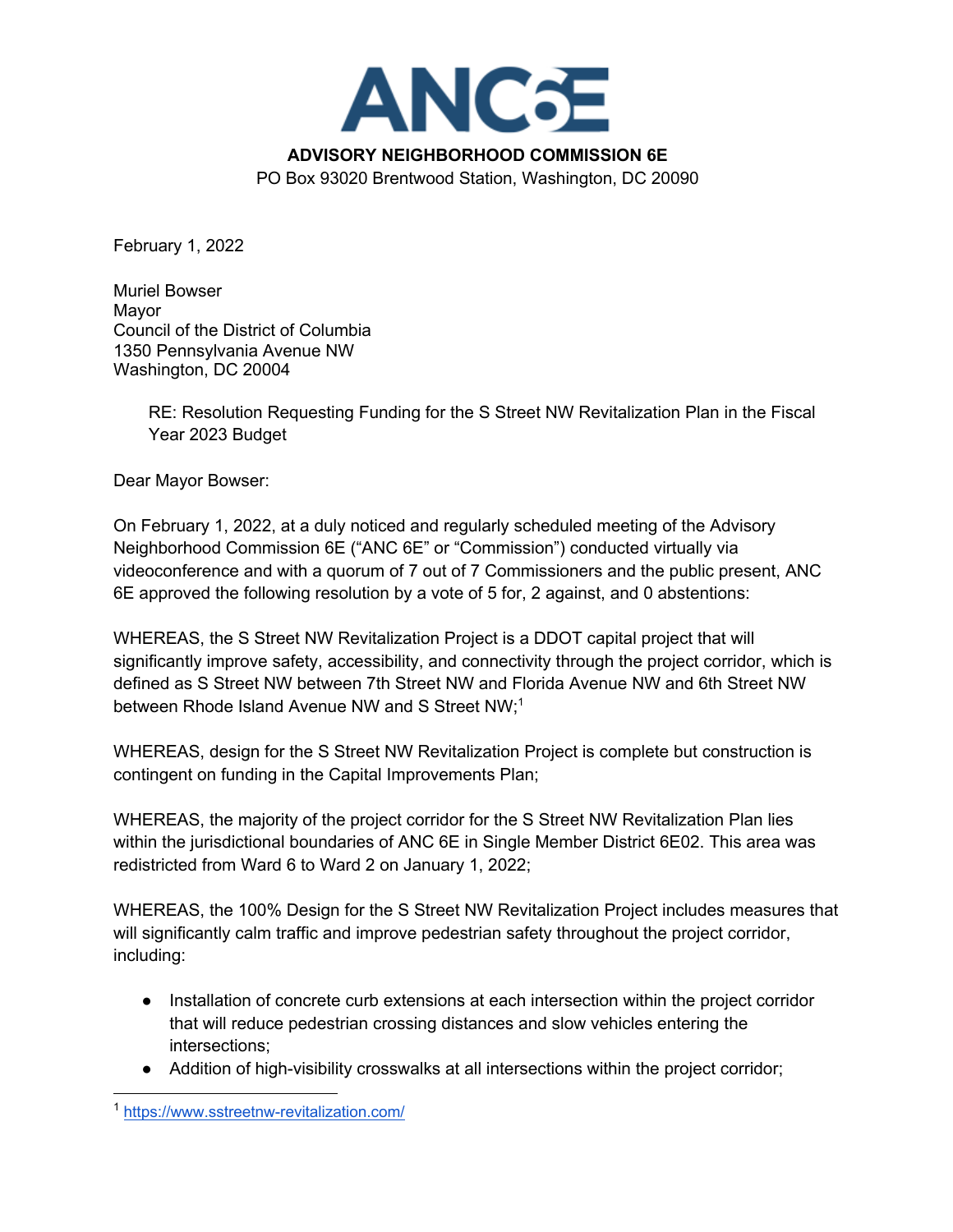

- Creation of a raised crosswalk across S Street NW at Wiltberger Street NW
- Elimination of the slip lane and narrowing of the turning radius at the intersection Florida Avenue and New Jersey Avenue NW;

WHEREAS, the 100% Design for the S Street NW Revitalization Project will widen sidewalks and bring them into compliance with ADA standards for accessibility, including standards for sidewalk width and curb ramps;

WHEREAS, the 100% Design for the S Street NW Revitalization Project will improve stormwater management using curb extensions and tree boxes with bioretention planters and enhance tree canopy that will contribute to the livability and climate resiliency of the neighborhood;

WHEREAS, the 100% Design for the S Street NW Revitalization Project will close S Street NW between New Jersey Avenue NW and Florida Avenue NW. This street closure will significantly improve traffic safety in the traffic triangle bordered by Florida Avenue NW, Rhode Island Avenue NW, and New Jersey Avenue NW. The closure will also reclaim the roadbed as a community space for the use and enjoyment of residents;

WHEREAS, the S Street NW Revitalization Project is a DDOT capital project with the goals to improve safety for all travel modes, enhance pedestrian connectivity, discourage vehicular speeding, and upgrade deficient streetscape features;

WHEREAS, Shaw neighbors have for decades advocated for improvements to the traffic safety and streetscape improvements on S Street NW, including accessible sidewalks, traffic calming, and a fuller street tree canopy and the S Street NW Revitalization Plan is the culmination of this advocacy;

WHEREAS, ANC 6E has passed multiple resolutions strongly supporting the S Street NW Revitalization Project at the concept, 30% design, and 65% design stage;

WHEREAS, the District of Columbia Capital Improvements Plan FY 2022 to FY 2027 does not fund construction of the S Street NW Revitalization Plan until Fiscal Year 2026;

WHEREAS, completion of the S Street NW Revitalization Plan will cost \$8,316,000, including \$1,247,400 for Project Management and \$7,068,600 for Construction;<sup>2</sup>

WHEREAS, the improvements to traffic safety, pedestrian accessibility, and multimodal mobility included in the S Street NW Revitalization Plan are urgently needed and should not wait until Fiscal Year 2026 for funding;

 $2$  District of Columbia Capital Improvements Plan FY 2022 to FY 2027, Attachment Q9 - Local Capital Projects Spend Plans.